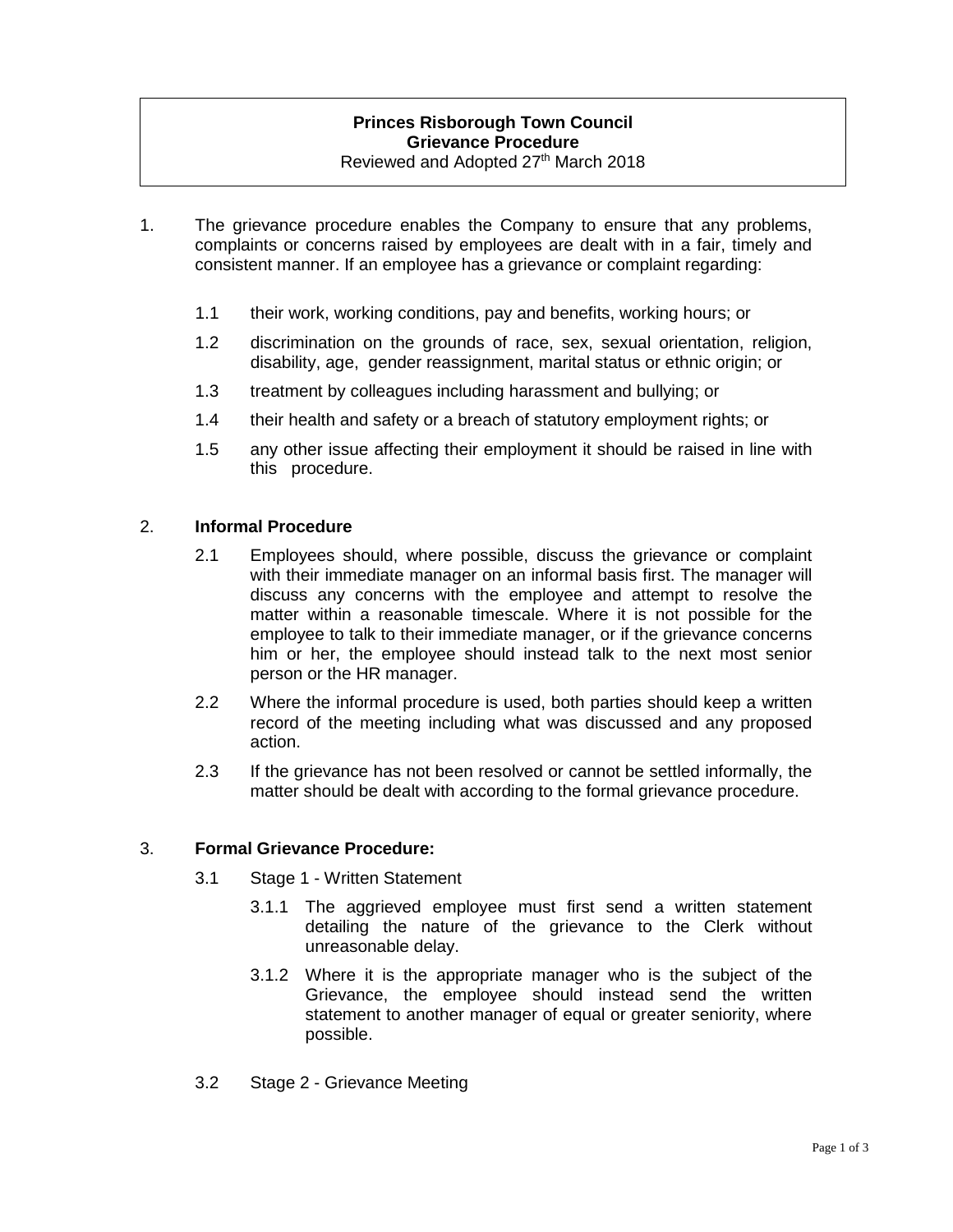- 3.2.1 Upon receiving the written statement the appropriate manager will arrange for a formal meeting to be held in order to discuss the grievance. The formal meeting will be held without unreasonable delay and usually no longer than 5 working days after the statement of grievance is received.
- 3.2.2 The meeting must not take place if the appropriate manager has not had a reasonable opportunity to consider their response to the information.
- 3.2.3 The employer should establish the facts by collecting documents, identify any relevant people to interview and take statements before memories start to fade. Any requests for anonymity and confidentiality should be taken seriously.
- 3.2.4 The employee may, following a reasonable request, be accompanied by a colleague, a suitably certified trade union representative or an official employed by a trade union. The companion may not, however, answer questions on behalf of the employee.
- 3.2.5 The employees chosen companion will be able to address the meeting to put or sum up the employees case as well as confer with the employee during the meeting. They may not, however, answer questions on the employees' behalf, address the meeting if the employee does not wish them to do so or prevent the Company from explaining their case.
- 3.2.6 The appropriate manager, employee and their companions shall make every effort to attend the meeting.
- 3.2.7 If possible the employee should explain how they think the grievance could be resolved.
- 3.2.8 If a full investigation of the matter is required then the meeting should be adjourned to a later date before a decision is taken about how to deal with the employee's grievance.
- 3.3 Stage 3 Outcome of meeting
	- 3.3.1 Following the meeting and investigation and without unreasonable delay the appropriate manager shall set out in writing the action they intend to be take in order to resolve the grievance (if appropriate).
	- 3.3.2 The appropriate manager shall also inform the employee of their right to appeal if they are not satisfied with the action taken.
	- 3.3.3 Any action taken shall be monitored and reviewed, as appropriate, to ensure it effectively deals with the issue.
- 3.4 Stage 4 Appeal
	- 3.4.1 Employees have the right to appeal where they feel their grievance has not been satisfactorily resolved.